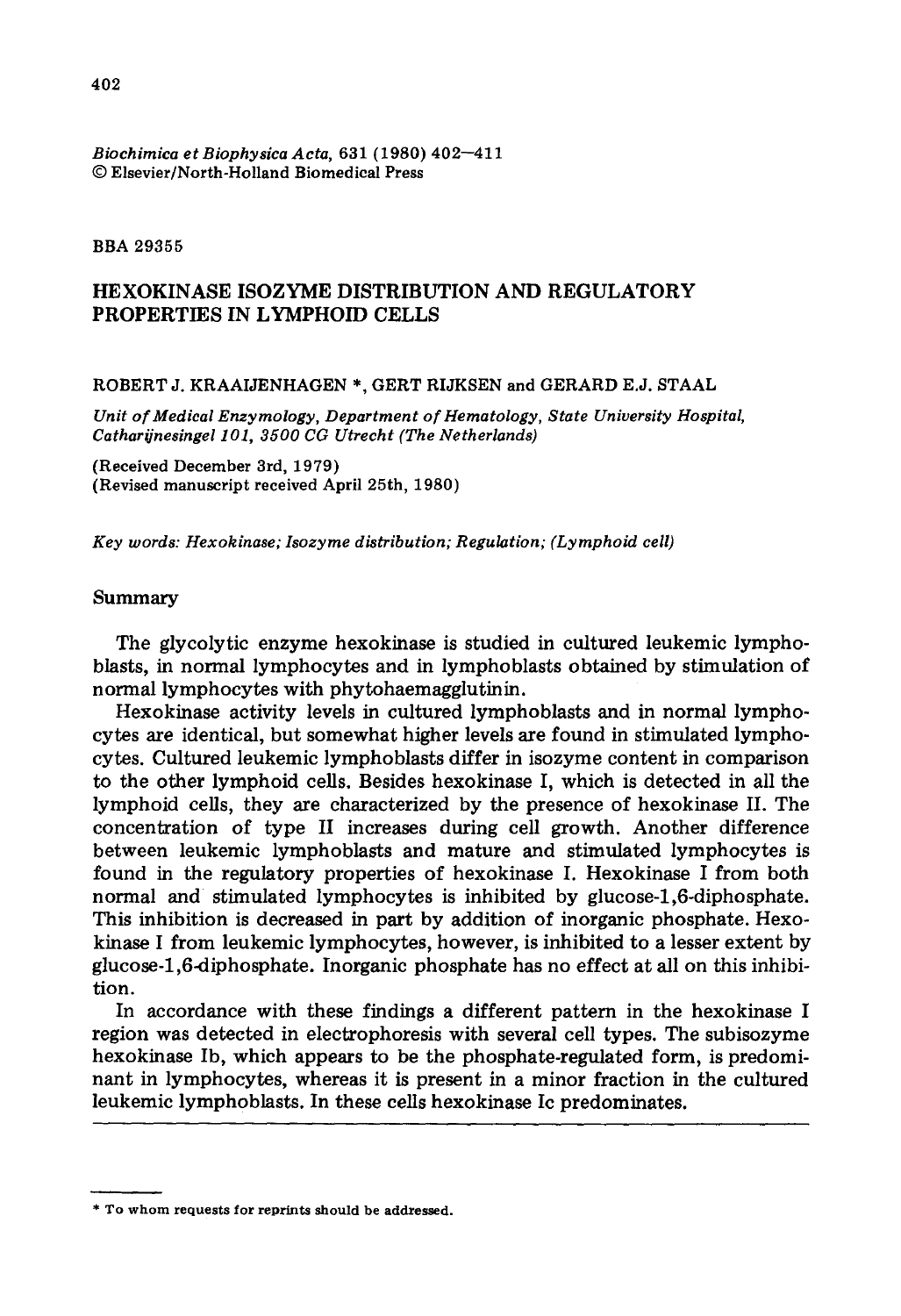## Introduction

It is well known that changes occur in protein synthesis in tumor cells in comparison to normal cells. Alterations in membrane proteins and in plasma immunoglobulins have been observed. Also changes in hormone production and in synthesis of enzymes were reported. With respect to the synthesis of enzymes there are several possibilities. Firstly, a fully normal enzyme may be produced in larger amounts in a tumor in comparison to normal tissue. In that case only a rise in maximal activity is seen [1]. Secondly, a decrease in maximal activity of an enzyme may be found in certain types of neoplasia. Thirdly, a shift in isozyme distribution may occur. This shift is demonstrated for many enzymes, amongst which many are enzymes of glucose and purine metabolism [2]. Fourthly, in tumors an enzyme may exist which is altered in regulatory properties. Of this phenomenon only a few examples are known  $[3-5]$ .

Changes in isozyme pattern and maximal activity of the enzyme hexokinase  $(ATP: D-hexose 6-phosphotransferase, EC 2.7.1.1)$  in tumors are reported  $[3,6-10]$ . Four isozymes of this important regulator enzyme of glycolysis are known: they are designated as I to IV in order of increasing anodal electrophoretic mobility [ 11]. Hexokinase IV is the liver-specific glucokinase.

In leukocytes, hexokinase I and III are normally present [12], whereas in lymphocytes only hexokinase I is found [13]. Stimulation of lymphocytes to lymphoblasts by phytohaemagglutinin does not result in change of the hexokinase isozyme pattern, whereas the maximal hexokinase activity increases [13].

Hexokinase, the rate-limiting enzyme of glycolysis, is strongly regulated by phosphorylated hexoses. Glucose-1,6-diphosphate, which is one of these, is a well known inhibitor of hexokinase type I [14,15]. Inorganic phosphate  $(P_i)$ is capable of overcoming this inhibition in part  $[15-17]$ . Three subisozymes of hexokinase I, designated Ia, Ib and Ic [17], may exist. It is hypothesized, that Ic is formed from Ib by a posttranslational modification. In this hypothesis, hexokinase Ib should be sensitive to  $P_i$  with respect to the effect on the inhibition of sugar phosphates, while Ic is  $P_i$ -insensitive. The three subisozymes can be separated by electrophoresis.

We studied the isozyme distribution and the regulatory properties of hexokinase in a cultured leukemic lymphoblast cell line, in normal lymphocytes and in lymphocytes stimulated by phytohaemagglutinin. The aim of this study was to provide better insight into the changes on the molecular level in cancer cells in relation to normal cells.

## Materials and Methods

## *Chemicals*

ATP (disodium salt), NAD<sup>+</sup>, NADP<sup>+</sup> (disodium salt), glucose-1,6-diphosphate (tetra-cyclohexylammonium salt):and glucose-6-phosphate dehydrogenase (from *Leuconostoc mesenteroides* and from yeast) were purchased from Boehringer (Mannheim, F.R.G.).

Di-isopropylfluorophosphate was obtained from Merck (Darmstadt, F.R.G.). DEAE-cellulose (DE 52) was from Whatman (Maidstone, U.K.). Bovine serum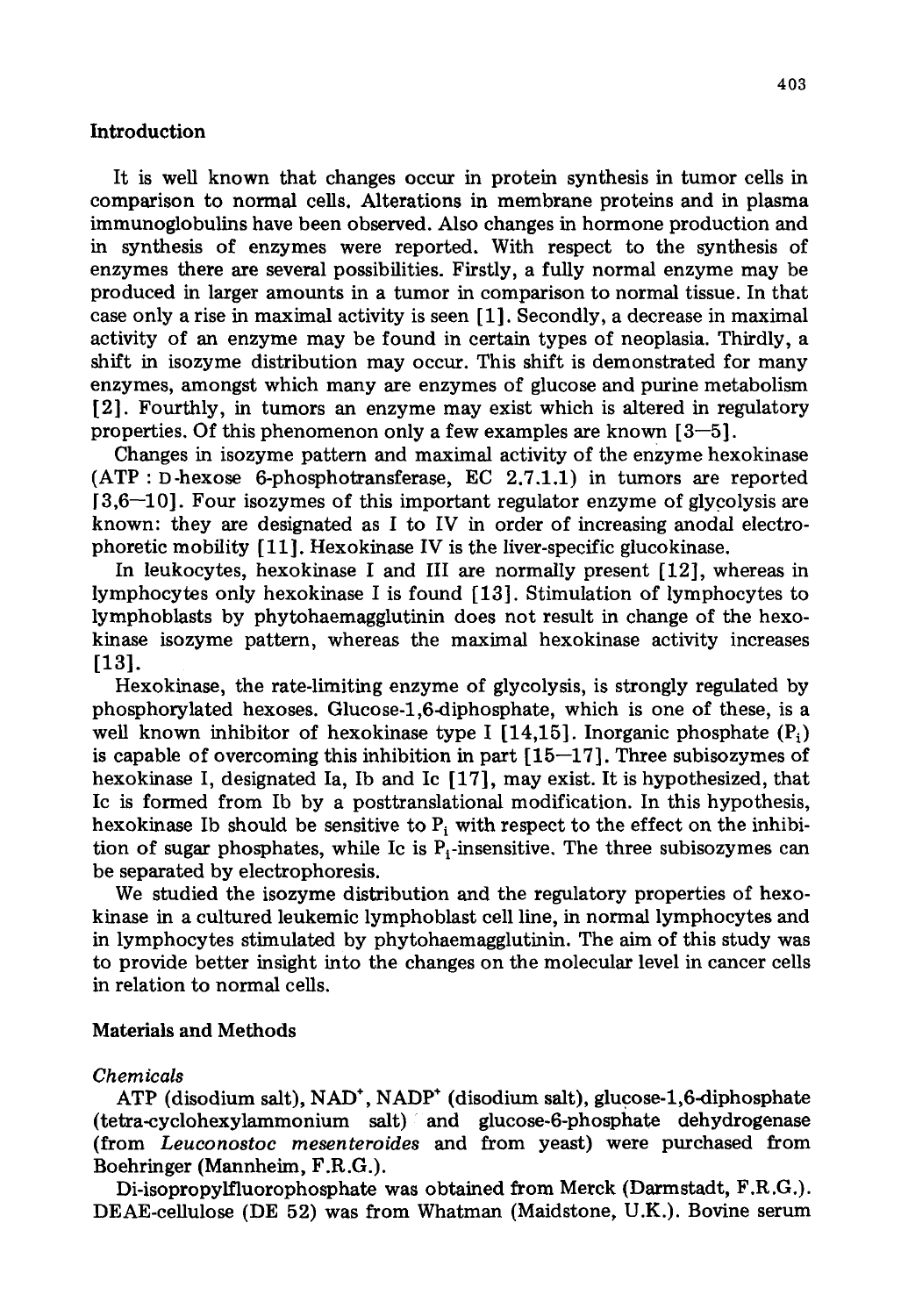albumin, dithiothreitol, phenazine methosulphate and bimethyl-thiazolyldiphenyltetrazolium bromide were from Sigma Chemical Co. (St. Louis, MO). Acrylamide and bisacrylamide were from Ega-chemie (Albuch, F.R.G.), cellulose acetate strips from Chemetron (Milan, Italy) and Gelman High-Resolution buffer from Gelman Inst. Co. (Ann Arbor, MI). Minimal essential medium and foetal calf serum were purchased from Gibco (Grand Island, NY). Hepes was from Serva (Heidelberg, F.R.G.). Agar noble special was from Difco (Detroit, MI). All other chemicals were of the highest purity available.

# *Hexokinase activity assay*

Samples were obtained by sonication of the cells for 30 s at an amplitude of 50  $\mu$  with a 150 W ultrasonic disintegrator Mk2 (MSE, U.K.) in 0.1 M Tris-HCl, pH 8.0, 5 mM MgCl<sub>2</sub>, 1 mM dithiothreitol, 1 mM di-isopropylfluorophosphate, 1 mM glucose and 1% Triton X-100. Cell debris was removed by centrifugation for 2 min at  $12800 \times g$  (20°C). Hexokinase activity was determined at pH 7.8 at 37°C in 0.04 M Tris-HC1. Glucose concentration was 10 mM, ATP concentration 5 mM,  $[Mg^{2+}]_{free}$  kept at 5 mM. The reaction was coupled to the glucose-6-phosphate dehydrogenase reaction, either with 1.5 I.U. glucose-6-phosphate dehydrogenase from yeast and 0.4 mM NADP<sup>+</sup> or with 1.5 I.U. glucose-6-phosphate dehydrogenase from *L. mesenteroides* and 0.4 mM MAD\*. The hexokinase activities were the same using both systems. 1 unit of hexokinase activity is defined as the amount of enzyme which catalyzes the formation of 1  $\mu$ mol glucose-6-phosphate per min at 37°C. Initial rate measurements were performed by following the reduction of respectively  $NAD^+$  or  $NAD^+$  spectrophotometrically at 340 nm. The  $K_m$  values for glucose and MgATP<sup>2-</sup> were determined at a constant Mg<sup>2+</sup> concentration of 5 mM. The determinations of the K<sub>i</sub> value for glucose-1,6-diphosphate were carried out at pH 7.15 at 37°C. Protein content was determined by the method of Lowry et al. [18], using bovine serum albumin as standard.

# *Cell culture*

The CEM line, a continuously growing human T-lymphoblast cell line of leukemic origin, was grown in RPMI 1640-suspension, supplemented with 10% dialysed foetal calf serum. Normally, cells are passed to a fresh medium after  $48-72$  h with a starting concentration of  $3 \cdot 10^5$  cells/ml. Cells were harvested by centrifugation at  $700 \times g$  for 10 min.

# *Lymphocyte isolation*

Normal lymphocytes were isolated from fresh donor blood collected in  $ACD$  \* buffer, as anti-coagulant, by centrifugation on Ficoll-Isopaque (density, 1.077) at  $1000 \times g$  for 20 min. The lymphocytes were carefully collected from the interface and treated with ammonium chloride for 10 min at 0°C and subsequently centrifuged at  $400 \times g$  for 10 min. Tonsillary lymphocytes were isolated by extraction of the tissue by vigorous shaking in minimal essential medium, whereafter tissue particles were removed by centrifugation at  $100 \times g$ for 30 s. This procedure was repeated three times. The pooled lymphoid cells

<sup>\*</sup> **ACD, acid** citrate/dextrose.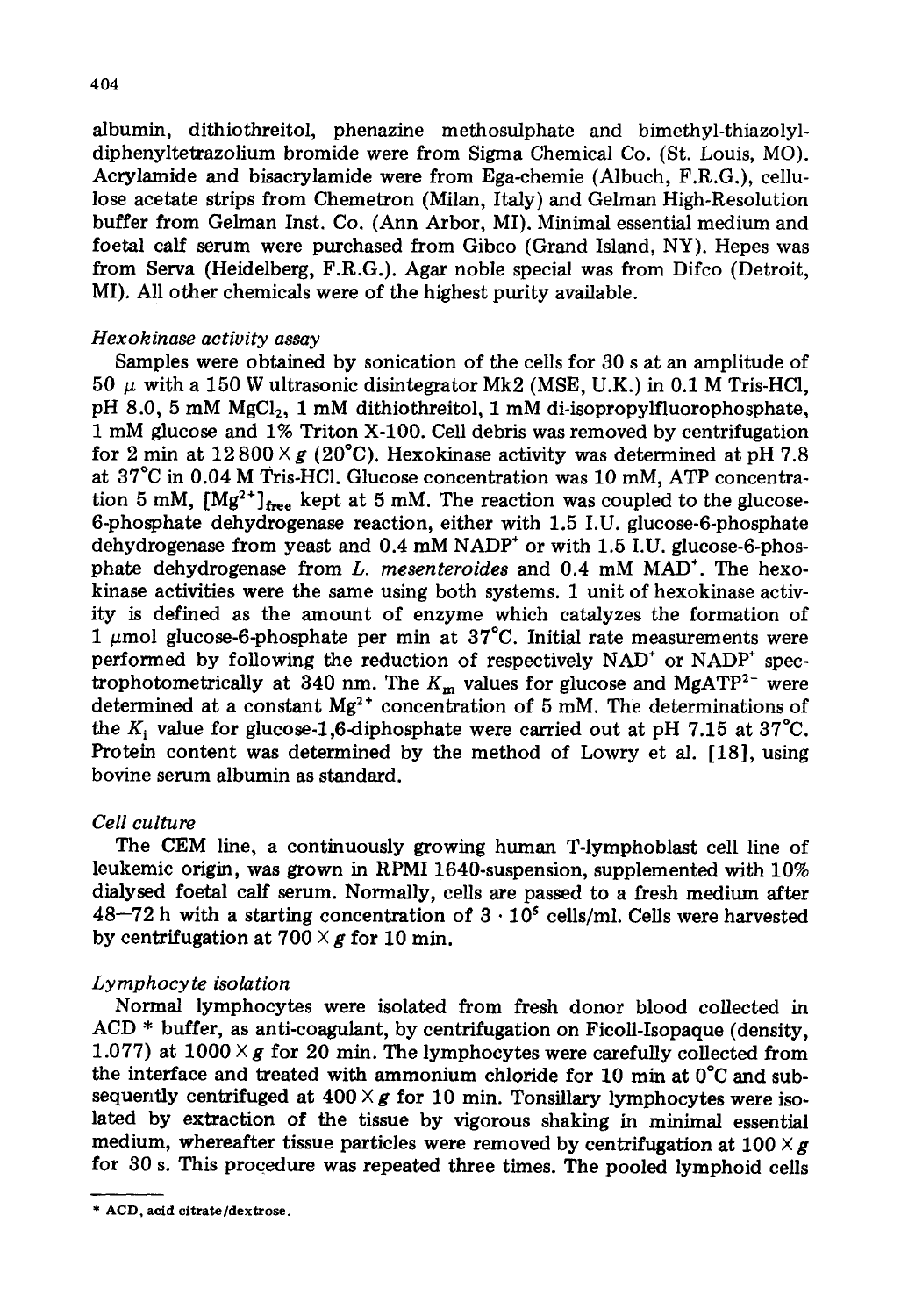were treated in the same way as the lymphocytes from blood. The tonsils were obtained from young children by routine tonsillectomy. For the preparation of monocyte-free lymphocytes, these cells were first treated with iron powder for 10 min at 37°C under gentle shaking before isolation on Ficoll. Stimulation of normal lymphocytes by phytohaemagglutinin was carried out in medium with 20% human serum of a donor with bloodgroup AB. Cells were stimulated at  $37^{\circ}$ C at a CO<sub>2</sub> concentration of 5% for four days. The stimulation resulted in 95% lymphoblasts.

# *Isozy me p reparation*

Samples for chromatography were extensively dialysed against 0.01 M Tris-HC1, pH 7.0, at 4°C, containing 10 mM glucose and 1 mM dithiothreitol. The sample was applied to a DE-52 column (length 20 cm, diameter 2.5 cm) equilibrated in the same buffer. Hexokinase activity was eluted with a linear KCI gradient from 0.0--0.5 M.

# *Electrophoresis*

Electrophoresis on cellulose acetate was carried out at 4°C and 20 V/cm (+2 mA/strip) during 45 min in a Tris-Veronal buffer (Gelman High-resolution buffer) of pH 8.8 ( $I \approx 0.05$ ), to which 1 mM glucose, 0.05 mM dithiothreitol and 1 mM EDTA was added.

Staining for hexokinase activity was carried out with essentially the same solution as used for the enzyme activity assay. Staining at a glucose concentration of 0.2 mM and 0.1 M was performed to identify hexokinase III and to detect hexokinase IV, if present. Hexokinase III has a low  $K<sub>m</sub>$  for glucose and is inhibited at high glucose concentrations. The reaction was coupled to phenazine methosulphate and dimethylthiazolyldiphenyltetrazolium bromide-tetrazolium.  $0.015$  mg/ml KCN was added in order to prevent negative staining by superoxide dismutase. The staining solution was gelatinized with 1% agar. Strips were stained by laying them upside down on top of the gel in the dark at 37°C for about 30 min. Blanks stains in the absence of either glucose or ATP were carried out for control staining. Polyacrylamide gel electrophoresis using a discontinuous buffer system was performed as described previously [17]. Staining was carried out in the same mixture as used for the staining of the cellulose acetate strips with omission of the agar.

# $f(P_i)$

The effect of  $P_i$  on the inhibition of glucose-1,6-diphosphate was measured as follows: MgATP<sup>2-</sup> concentration was 0.5 mM, the other concentrations were the same as in the maximal activity assay. Glucose-l,6-diphosphate was added to a concentration of 0.1 mM. P<sub>i</sub> was varied from  $0.2-10.0$  mM. The assay was performed at pH 7.15 at 37°C. Higher pH values and variations in temperature and glucose concentration gave essentially the same effect of  $P_i$ , although inhibition of glucose-l,6-diphosphate at higher pH values was less extensive. Series of assays with increasing  $P_i$  concentration in the presence or absence of glucose-1,6-diphosphate were performed. The influence of  $P_i$  was expressed as a function of  $P_i$  calculated as described previously [19]. The function  $f(P_i)$ delivers the factor by which  $K_i$  glucose-1,6-diphosphate is multiplied at a given concentration of  $P_i$ .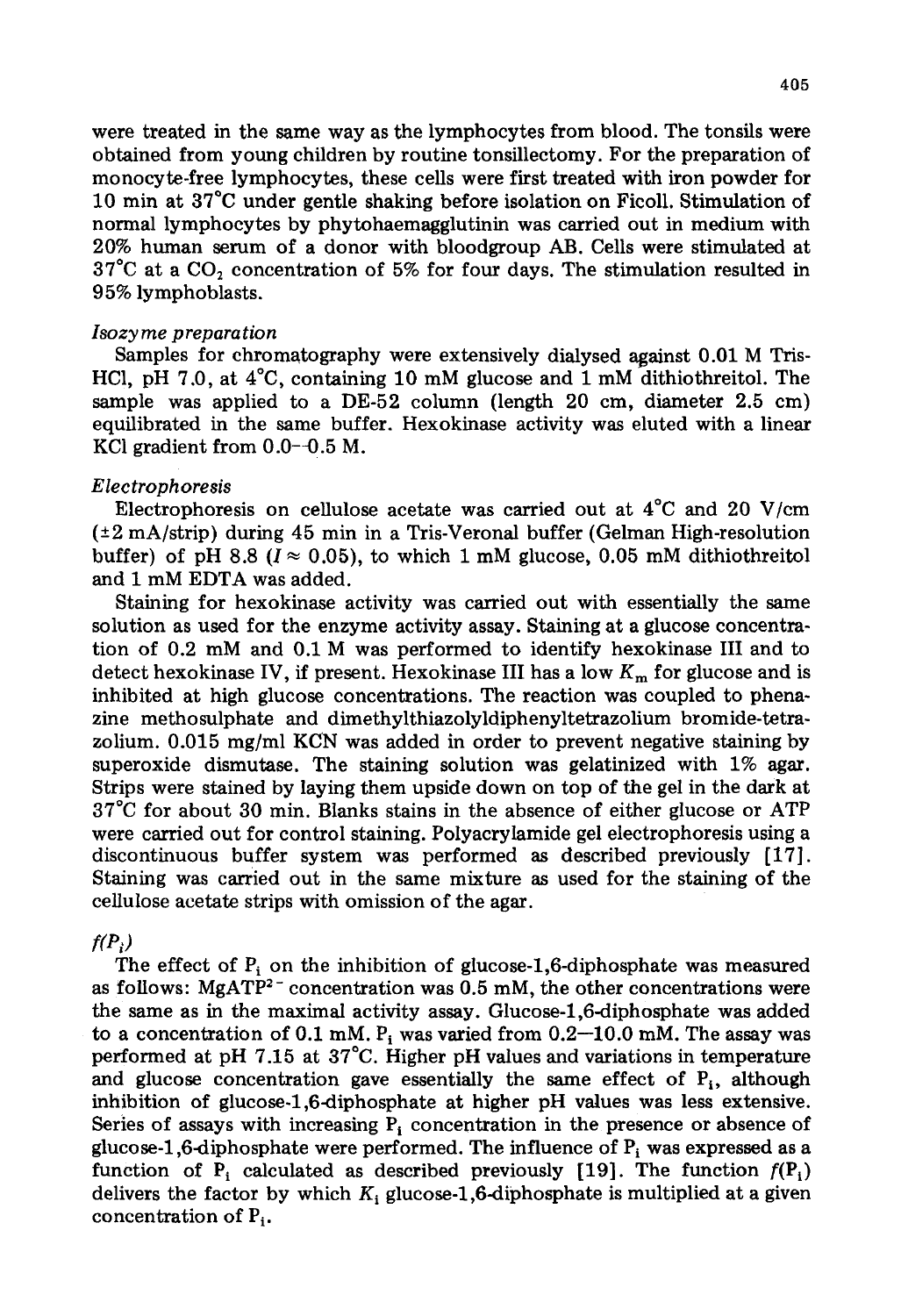# **Results**

## *Hexokinase activity*

**The average hexokinase activity for CEM cells cultured in a normal growth**  cycle was  $0.08 \pm 0.02$  U/mg protein (mean  $\pm$ S.D.,  $n = 6$ ). The activity was not **dependent on the stage of culturing. Hexokinase activity in normal lympho**cytes was  $0.09 \pm 0.03$  U/mg protein (mean  $\pm$ S.D.,  $n = 5$ ). No difference in **hexokinase activity was detected between lymphocytes from peripheral blood and from tonsils.** 

**After removal of the monocytes by the addition of iron powder the maximal activity of the monocyte-free lymphocyte preparation was the same, The hexo**kinase activity in stimulated lymphoblasts was  $0.12 \pm 0.04$  U/mg protein (mean  $\pm$ S.D.,  $n = 3$ ).

**Disruption of the cells by 30 s sonication in the presence or absence of Triton gave essentially the same enzyme activity values. The same result was obtained with and without extraction with toluene. This result indicates that in the assay system all the hexokinase activity is solubflized (see Table I).** 

## *Isozyme distribution*

**The hexokinase isozyme distribution at different stages of culturing is shown in Fig. 1. In standardly harvested GEM cells, 2 days after passage into fresh medium, hexokinase I and II are present in a ratio of about 7 : 3. This ratio of hexokinase I : II appears to be dependent on the stage of growth. Growing the**  cells with a starting concentration of  $3 \cdot 10^5$  cells/ml for  $12-72$  h in fresh **medium results in an increasing amount of hexokinase II. On cellulose acetate electrophoresis a large amount of hexokinase activity does not migrate away**  from the origin. However, when the cell extracts are centrifuged at  $50\,000 \times g$ **for 60 min no activity is detected at the origin, indicating that a large amount is particle bound. Electrophoresis with samples which are treated with Triton is** 

|                                     | Normal                     | Phytohaemagg-             | CEM cells               |                        |
|-------------------------------------|----------------------------|---------------------------|-------------------------|------------------------|
|                                     | lymphocytes                | lutinin-lympho-<br>blasts | Type I                  | Type II                |
| $K_{\rm m}$ for glucose             | $0.072 \pm 0.016$ mM       | $0.074, 0.089$ mM         | $0.084 \pm 0.014$ mM    | $0.22 \pm 0.05$ mM     |
|                                     | $(n = 5)$                  | $(n = 2)$ *               | $(n = 8)$               | $(n = 4)$              |
| $K_{\rm m}$ for MgATP <sup>2-</sup> | $0.56 \pm 0.03 \text{ mM}$ | $0.45, 0.53$ mM           | $0.48 \pm 0.10$ mM      | $0.53 \pm 0.07$ mM     |
|                                     | $(n = 5)$                  | $(n = 2)$ *               | $(n = 6)$               | $(n = 4)$              |
| $K_i$ for glucose-1,6-              |                            |                           |                         |                        |
| disphosphate                        | 50<br>$\pm 28 \mu M$       | 60, 85 $\mu$ M            | $108 \pm 36 \ \mu M$    | $\pm$ 15 $\mu$ M<br>40 |
|                                     | $(n = 5)$                  | $(n = 2)$                 | $(n = 5)$               | $(n = 3)$              |
| $f(P_i)$ at $P_i = 5.0$ mM          | 1.9<br>± 0.2               | $1.6 \pm 0.2$             | $1.0 \pm 0.2$           |                        |
|                                     | $(n = 11)$                 | $(n = 3)$                 | $(n = 15)$              |                        |
| Maximal specific activity           |                            |                           |                         |                        |
| (units/mg protein)                  | 0.09<br>± 0.03             | $0.12 \pm 0.04$           | $0.08 \pm 0.02$ (n = 6) |                        |
|                                     | $(n = 5)$                  | $(n=3)$                   |                         |                        |

#### TABLE I

#### ACTIVITIES AND KINETIC PARAMETERS OF HEXOKINASE IN LYMPHOID CELLS

Values **are given as means + standard deviation** 

\* Values are for  $K_{\text{m,app}}$  at saturating substrate concentrations of the cosubstrate.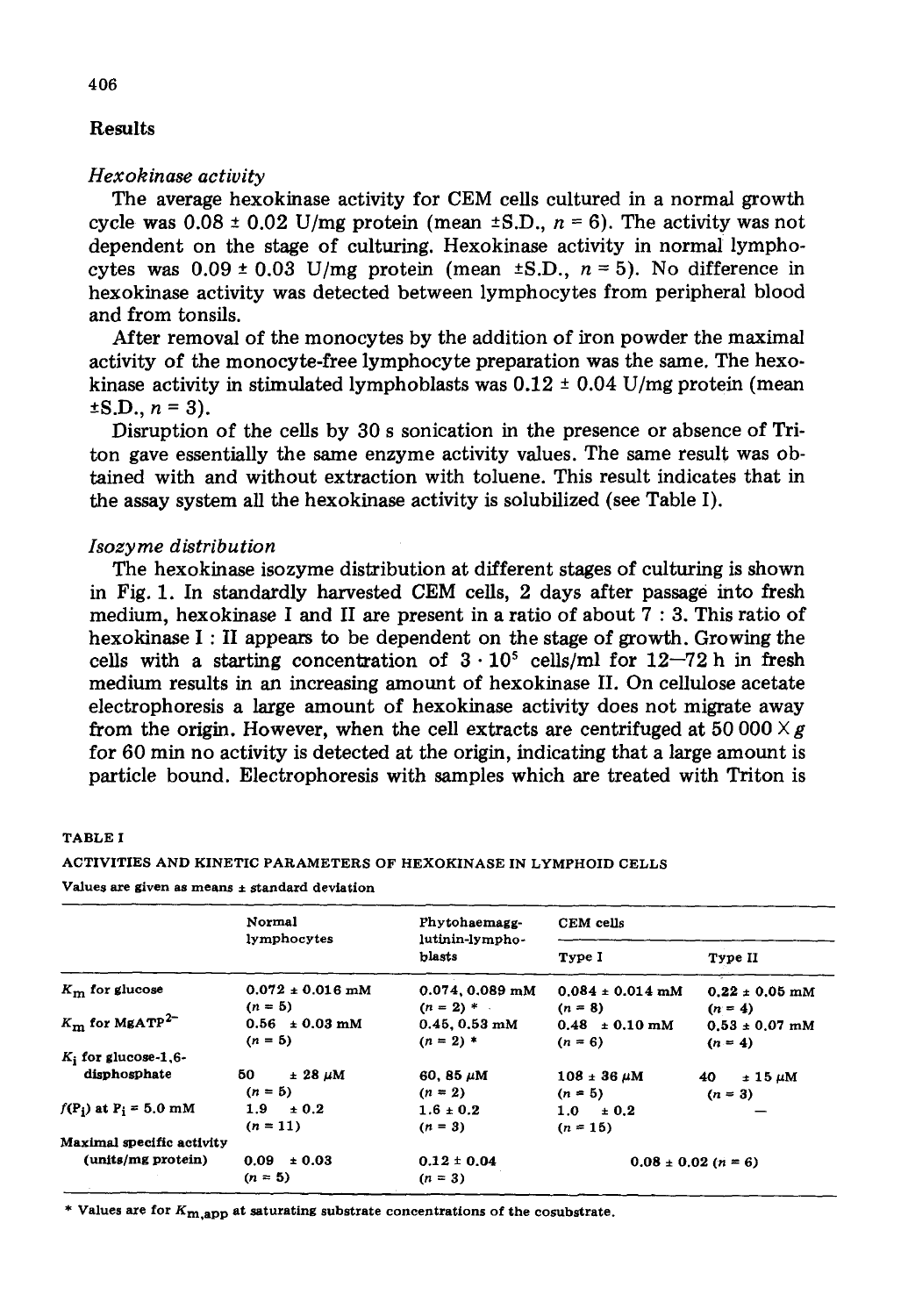

Fig. I. **The electrophoretie pattern on cellulose acetate of CEM hexokinase of cells harvested,** respectively, 12, 24, 36, 48 and 60 h after passage to fresh medium (from left to right).

not possible because the sample spreads after application to the gel. Although the isozyme distribution changes during cell growth, maximal activity remains the same. The appearance of hexokinase II in human cancer cell lines, e.g. cultured hepatoma cells, has previously been shown [6].

Fig. 2 shows the hexokinase isozyme distribution for normal lymphocytes and for CEM cells, harvested two days after passage to a fresh medium. In contrast to normal lymphocytes and stimulated lymphoblasts, CEM cells contain besides type I also type II hexokinase.

The two isozymes from CEM cells were separated on DEAE cellulose. Chromatography was carried out in 0.01 M Tris-HC1, pH 7.0, with a linear gradient. Two hexokinase activity peaks were obtained. The first fraction, which eluted at 0.3 M KCl, had a  $K_m$  for glucose of 0.084  $\pm$  0.014 mM (mean  $\pm$ S.D.,  $n = 8$ ) and a  $K_{\text{m}}$  for MgATP<sup>2-</sup> of 0.48 ± 0.10 mM (mean ±S.D.,  $n = 6$ ). This is consistent with the data known for type I  $[19-23]$ . Also, the elution of hexokinase type I at 0.3 M KC1 is consistent with previously reported data [23]. The second peak of activity eluted at 0.45 M KC1. It has the characteristics of hexokinase type II. The  $K_m$  for glucose was found to be 0.22  $\pm$  0.05 mM (mean  $\pm$ S.D.,  $n = 4$ ), whereas for MgATP<sup>2-</sup> the K<sub>m</sub> values was 0.53  $\pm$  0.07 (mean  $\pm$ S.D.,  $n = 4$ ). These date are in agreement with other reports on type II hexokinase [21]. Hexokinase of normal lymphocytes was chromatographed under the same conditions as used for the CEM hexokinase. One peak was eluted at a KCl concentration of 0.3 M. Determination of the kinetic parameters resulted in a  $K_m$  for glucose of 0.072 ± 0.016 (mean ±S.D.,  $n = 5$ ) and a  $K_m$  for MgATP<sup>2-</sup> of 0.56  $\pm$  0.03 mM (mean  $\pm$ S.D., n = 5). These data are indicative for hexokinase I. In stimulated lymphoblasts only hexokinase I is present, as could be demonstrated by determination of kinetic data and electrophoresis. A  $K_{m,app}$  value for glucose of 0.082 mM was determined at a MgATP<sup>2-</sup> concentration of 5.0 mM, and a  $K_{\text{m,app}}$  value for MgATP<sup>2-</sup> of 0.49 mM at a glucose concentration of I0.0 mM was obtained (Table I).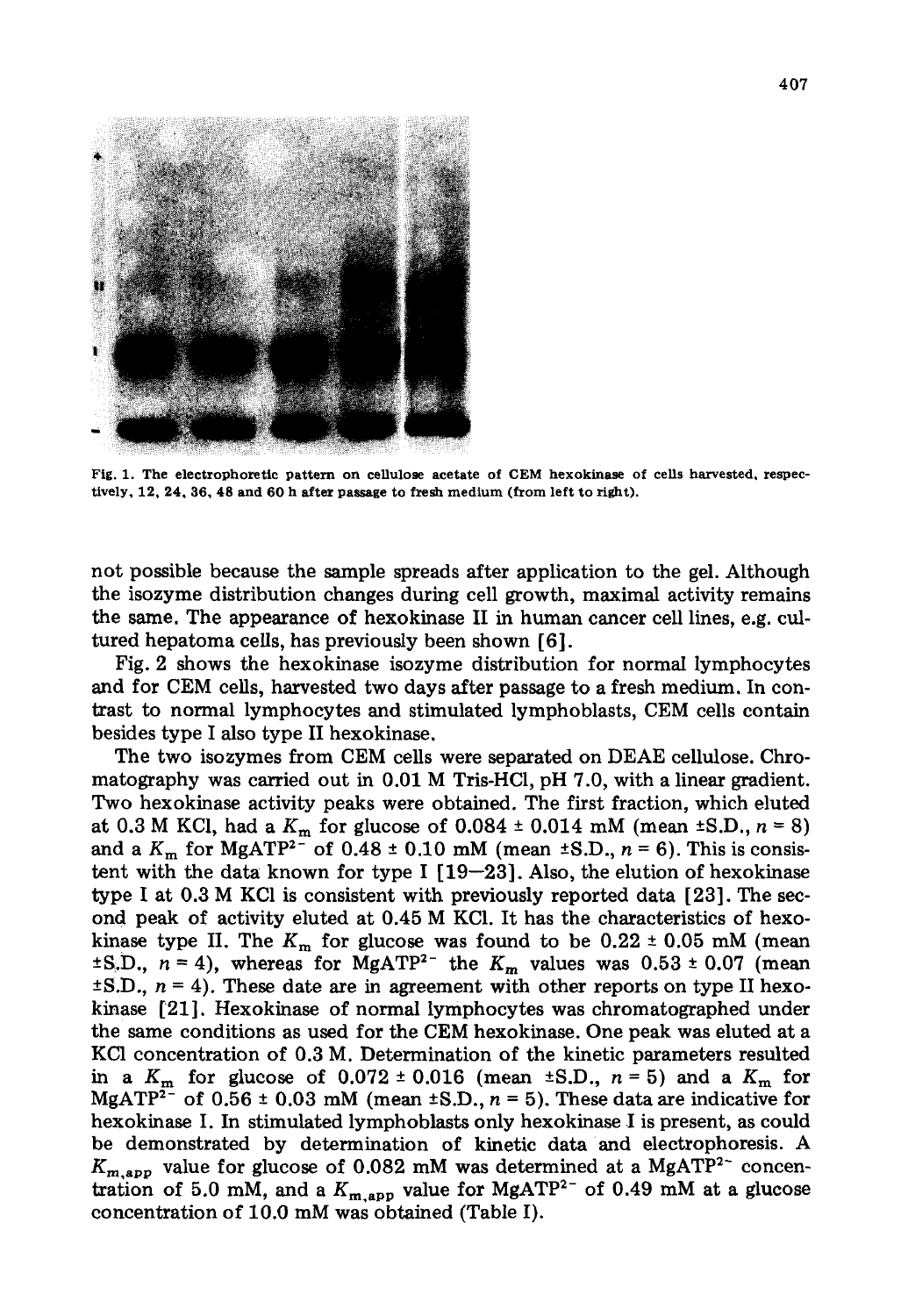

Fig. 2. Electrophoresis of hexokinase on cellulose acetate from normal lymphocytes (A) and CEM cells (B) after centrifugation of the samples at 50 000  $\times$  g. Blank staining without ATP is shown for normal lymphocytes (C) and CEM cells (D).

Fig. 3. Electrophoresis on polyacrylamide discs of hexokinase I (a, b and c) from lymphocytes (left) and CEM ceils (right).

Several subisozymes in the hexokinase I region were detected in the different cell types using polyacrylamide gel electrophoresis. In Fig. 3 this is shown for normal lymphocytes and for CEM cells. In normal lymphocytes three subisozymes are present, whereas in CEM cells only two bands can be demonstrated. The poor separation between the bands does not allow exact identification of the particular isozymes. CEM cell hexokinase I consists mainly of two subisozymes which are presumably type Ia and Ic, according to the nomenclature of Rijksen and Staal [17]. In normal lymphocytes as well as in stimulated lymphoblasts two main bands and a minor one were present. According to the electrophoretic mobility these should be Ia and Ib for the two main bands and Ic for the minor band.

Electrophoresis on cellulose acetate resulted into at least two bands for lymphocytes. The separation was not good enough to detect a possible third band. With ion-exchange chromatography no separation in distinct fractions in the hexokinase I region was obtained.

#### *Inhibition by glucose-I, 6-diphosphate*

Hexokinase is strongly regulated by inhibition by hexose phosphates such as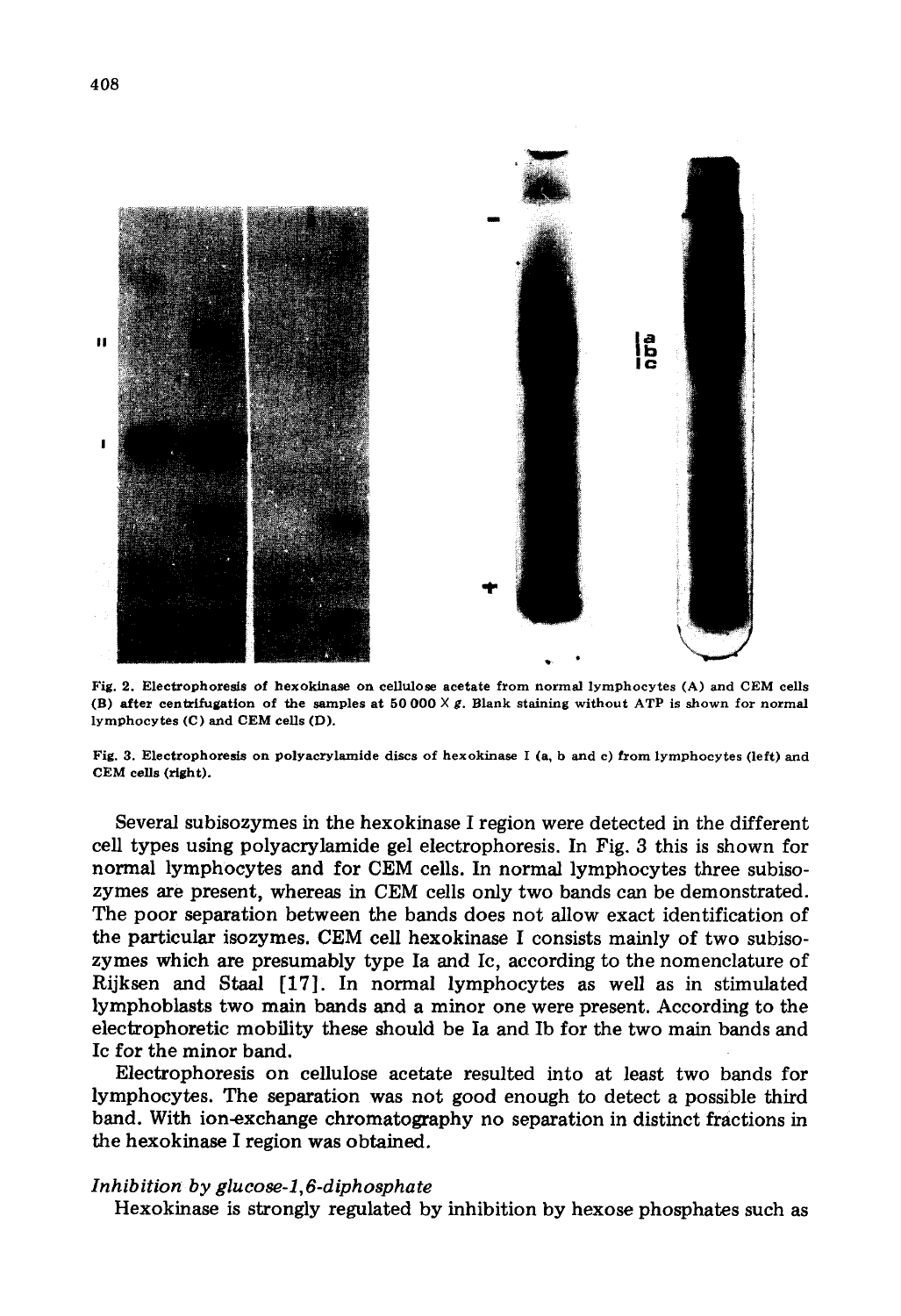

Fig. 4. Influence of P<sub>i</sub> on the inhibition constant for glucose-1,6-diphosphate of hexokinase I from normal lymphocytes  $(*)$ , phytohaemagglutinin-lymphoblasts  $(*)$  and CEM cells  $(*)$ .

glucose-6-phosphate and glucose-1,6-diphosphate  $[14,16,19,24]$ . P<sub>i</sub> is able to abolish partly this inhibition of type I hexokinase [16,19]. Because glucose-1,6-diphosphate is thought to be an important regulator of glycolysis we determined the  $K_i$  for glucose-1,6-diphosphate and studied the effect of  $P_i$  on this inhibition. The influence of  $P_i$  on the inhibition was expressed in a formula which is described in Materials and Methods.  $K_i$  values for glucose-1,6-diphosphate at pH 7.15 at 37°C are determined for CEM hexokinase I and II and for hexokinase I of lymphocytes and stimulated lymphoblasts. For CEM hexokinase I a  $K_i$  is found of 108  $\pm$  30  $\mu$ m (mean  $\pm$ S.D., n = 5). The inhibition is competitive with respect to MgATP<sup>2-</sup>. For hexokinase II a  $K_i$  for glucose-1,6diphosphate of  $40 \pm 15$   $\mu$ M (mean  $\pm$ S.D.,  $n = 3$ ) is found. Lymphocyte hexokinase I is found to have a  $K_i$  for glucose-1,6-diphosphate of 50  $\pm$  28 (mean  $\pm$ S.D.,  $n = 5$ ), with a competitive inhibition towards MgATP<sup>2-</sup>. For stimulated lymphoblasts the  $K_i$  for glucose-1,6-diphosphate was determined to be 73  $\pm$  13  $\mu$ M (mean ±S.D.,  $n = 2$ ). The kinetic data are summarized in Table I.

## *Influence of P<sub>i</sub>*

A difference between hexokinase of CEM cells and normal lymphocytes and stimulated lymphoblasts is found with respect to the phosphate regulation, as expressed in the  $f(P_i)$  value. The  $f(P_i)$  for CEM hexokinase is about 1 for all  $P_i$ concentrations, indicating that there is no influence of  $P_i$  on the  $K_i$  for glucose-1,6-diphosphate. Fig. 4 shows representative data out of 15 experiments. For lymphocyte hexokinase the  $f(P_i)$  was about 2 at  $P_i$  concentrations of 5.0 mM and higher. This value is comparable with the data obtained for erythrocyte hexokinase [15]. For stimulated lymphoblasts hexokinase I a  $f(P_i)$  value of about 1.6 at a  $P_i$  concentration of 5.0 mM is reached. Under the assay conditions a  $f(P_1)$  value of 2.0 indicates a 2-fold increase of the  $K_i$  for glucose-1,6diphosphate. Therefore lymphocyte and stimulated lymphoblast hexokinase I resemble erythrocyte hexokinase, whereas hexokinase from CEM cells is distinct.

### **Discussion**

In the present paper the electrophoretic and kinetic behaviour of hexokinase in cultured leukemic lymphoblasts, normal lymphocytes and stimulated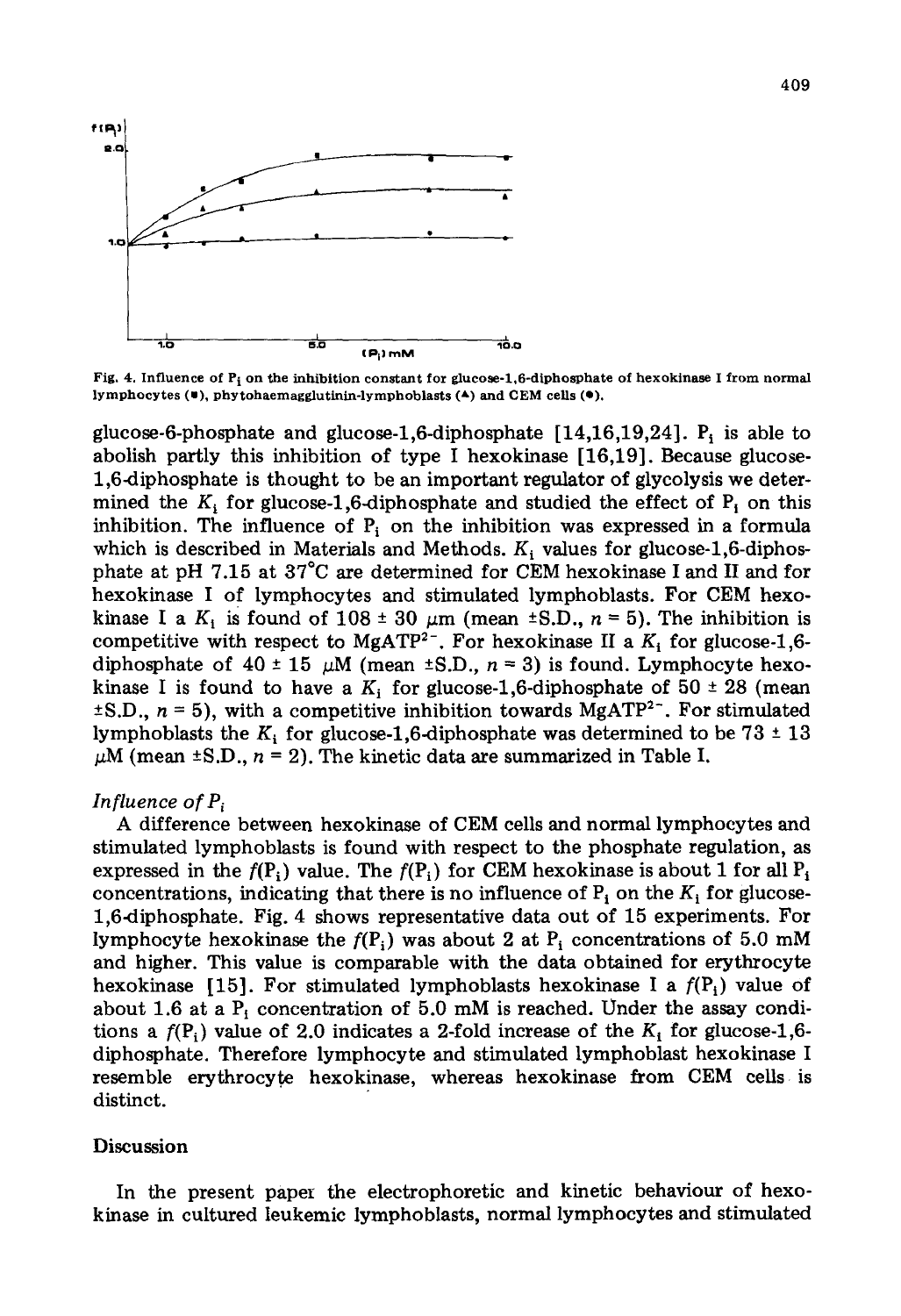lymphoblasts by phytohaemagglutinin is investigated. A marked difference is the presence of hexokinase II in the leukemic lymphoblasts. This isozyme is absent in the other lymphoid cells. For brain, liver and uterus tissue, hexokinase II has been reported to be a tumor marker  $[6-8.22]$ , the presence of which was even described to correlate with malignancy for brain tumors [6]. Most of the other reports on hexokinase isozymes and cancer deal with hepatomas [3,10,22].

In normal lymphocytes only hexokinase I was reported to be present [13]. We were able to confirm this. In leukocytes, besides hexokinase I, hexokinase III was detected also [12]. The changing amount of hexokinase II in the CEM cells during cell culture might be an intrinsic phenomenon dependent on the cell cycle. Another possibility might be that a factor might be produced or, alternatively, might become depleted, which influences the formation of hexokinase II. Knowing that glucose can be an important factor for cell growth [25], we determined the glucose consumption in relation with the increase of hexokinase II. No correlation was detected.

The  $P_i$ -induced restoration of hexokinase activity at inhibition by phosphorylated hexoses is an important regulatory mechanism for glycolysis [15, 16,19].

Wu [26] and Kosow et al. [16] studied the influence of  $P_i$  on inhibition by glucose-6-phosphate in Ehrlich ascites tumor cells. They found no difference between the neoplastic and the normal cells. The presence of an altered regulation of gene expression, resulting in increased glycolysis by elevated enzyme levels, was stated to be a general phenomenon in cancer cells by Weinhouse [27] and Weber [28,29]. However, there are only a few reports available on changes of regulatory properties of particular enzymes of glycolysis in cancer cells. Bustamante and Pedersen [3] found a decreased inhibition of hexokinase by glucose-6-phosphate in rat hepatoma cells. Kahn et al. [4] described a glucose-6-phosphate dehydrogenase altered by some modifying factor. Meldolesi et al. [5] found a phosphofructokinase in rat thyroid tumor cells with a decreased ATP and citrate inhibition. The citrate inhibition could not be overcome by cyclic AMP.

Here we describe in addition the presence of a different hexokinase I. In leukemic lymphoblasts there is a decrease of the inhibition by glucose-l,6 diphosphate as can be seen by the difference in  $K_i$  values ( $P < 0.05$ ). Besides this phenomenon a diminished influence of  $P_i$  on this inhibition is found. The inhibition of glucose-1,6-diphosphate is not abolished by the addition of  $P_i$ .

The presence of at least two subtypes of hexokinase type I with different regulatory properties was suggested for erythrocyte hexokinase [17] and confirmed by Vowles and Easterby [24] for hexokinase I from pig heart. Their results show that the activity of one form is overcome by  $P_i$  after glucose-6phosphate inhibition more than the other. It was hypothesized by Rijksen and Staal [17] that a phosphate-insensitive form of hexokinase I (called type Ic) is formed out of a phosphate sensitive form (form Ib) by some post-synthetic modification. According to this hypothesis, it might be possible that the modification process in the leukemic CEM cells works at an elevated level in comparison to normal lymphocytes and non-leukemic lymphoblasts.

In agreement with a shift in hexokinase I subtypes is the electrophoretic